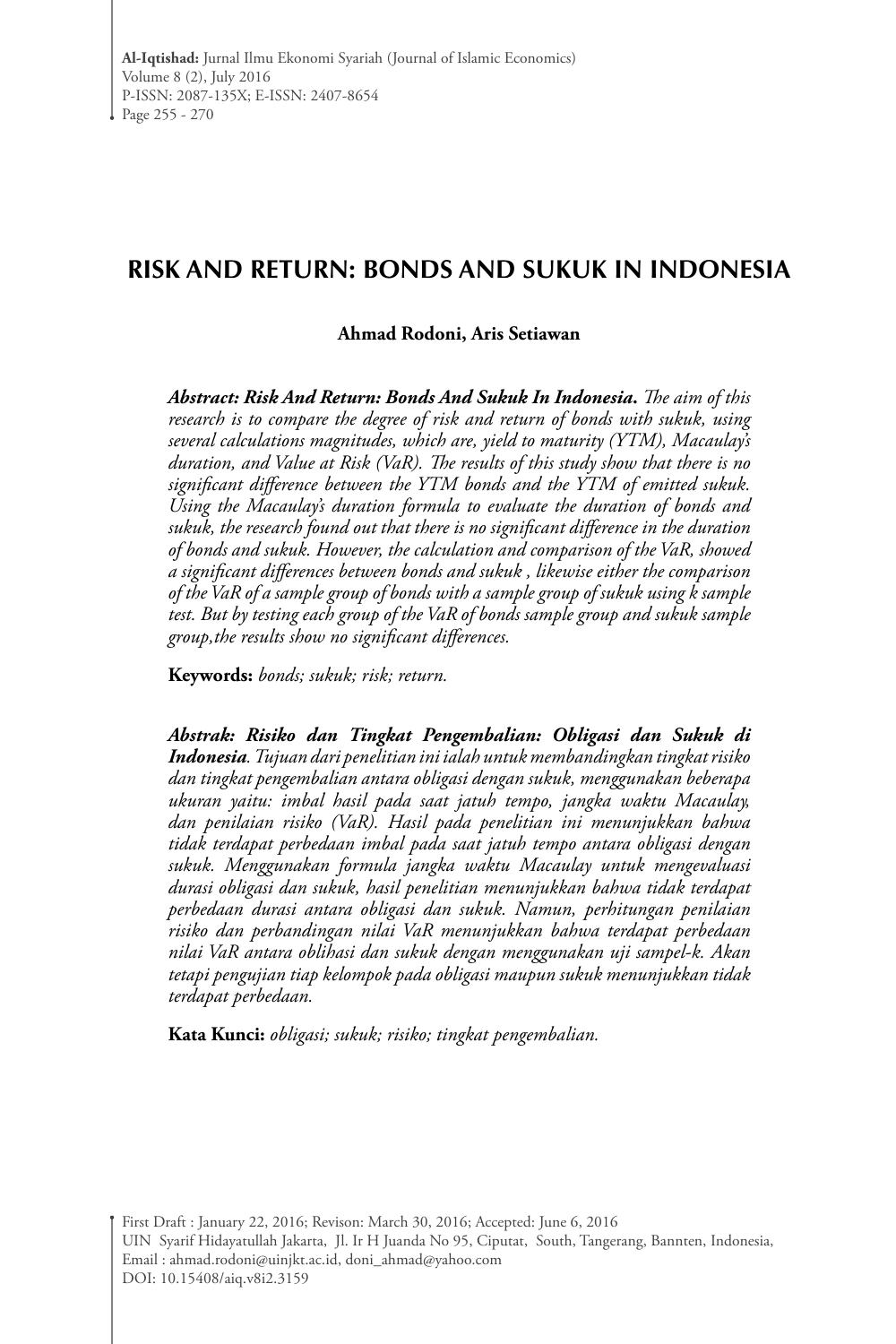### **Introduction**

Sukuk is now one of the main capital market instruments in Islamic Banking and Finance Industry, it is based on Sharia principle, and it is often referred as the Islamic version of conventional finance bonds. However, in reality, sukuk is not functioning like bonds as debt securities, as the Accounting and Auditing Organization for Islamic Financial Institutions (AAOIFI) concluded, sukuk is defined as certificates of equal value representing undivided shares in the ownership of tangible assets, usufructs and services or (in the ownership of) the assets of particular projects or special investment activity. What has been emphasis from this definition above is that sukuk are in essence, different from bonds. One of the main requirements in the issuance of sukuk is that, the underlying asset itself should be the object of the contract. It is that concept of underlying asset that differentiate sukuk from bonds (Rodoni, 2009) and (Fathurahman and Fitriati, 2013). Unlike bonds, sukuk contracts are issued based on the principles of Sharia. The difference between sukuk and bonds highlights the fact that bonds are considered as longterm debt instruments that are issued by corporations and government (Afshar, Tahmoures, 2013) while sukuk are certificates of equal value that represent an ownership proportion of an issued asset (Mosaid and Boutti, 2014).

Several researchers had already concluded that conventional bonds and sukuk instruments are indeed different. However, there are some similarities between sukuk and bonds even though these financial instruments are mainly different. For example, like bonds, sukuk certificates have a fixed-term maturity, coupon rates or profit sharing, and sukuk certificates are also traded at a certain price (Mosaid and Boutti, 2014). In addition, sukuk certificates are also financial instruments which the rate of return can be predicted either fixed or floating, are traded in the secondary market though much smaller in amount than bonds, and have a ranking rate from the ranking agencies (Cakir and Raei, 2007). The differences between sukuk and bonds have raised many questions, among them figure the question whether or not, they are different or similar in the aspect of return and risk.

One method used to measure return is to evaluate the yield to maturity (YTM). The comparison of the yield to maturity of different bonds is used by investors to decide which bonds to buy or which bond to sell (Sharpe, 2005). Regarding risk evaluation, several methods are used by corporation and institutions to evaluate it; one of them is the Duration Model method, used in risk management calculate the duration and net income by using all the cash inflows based on YTM. Duration is a time value and maturity of cash flows and represents the average time required for an initial investment return. Another method used is the Value at Risk (VaR), this method is relatively new; the VaR indicates a company's losses by using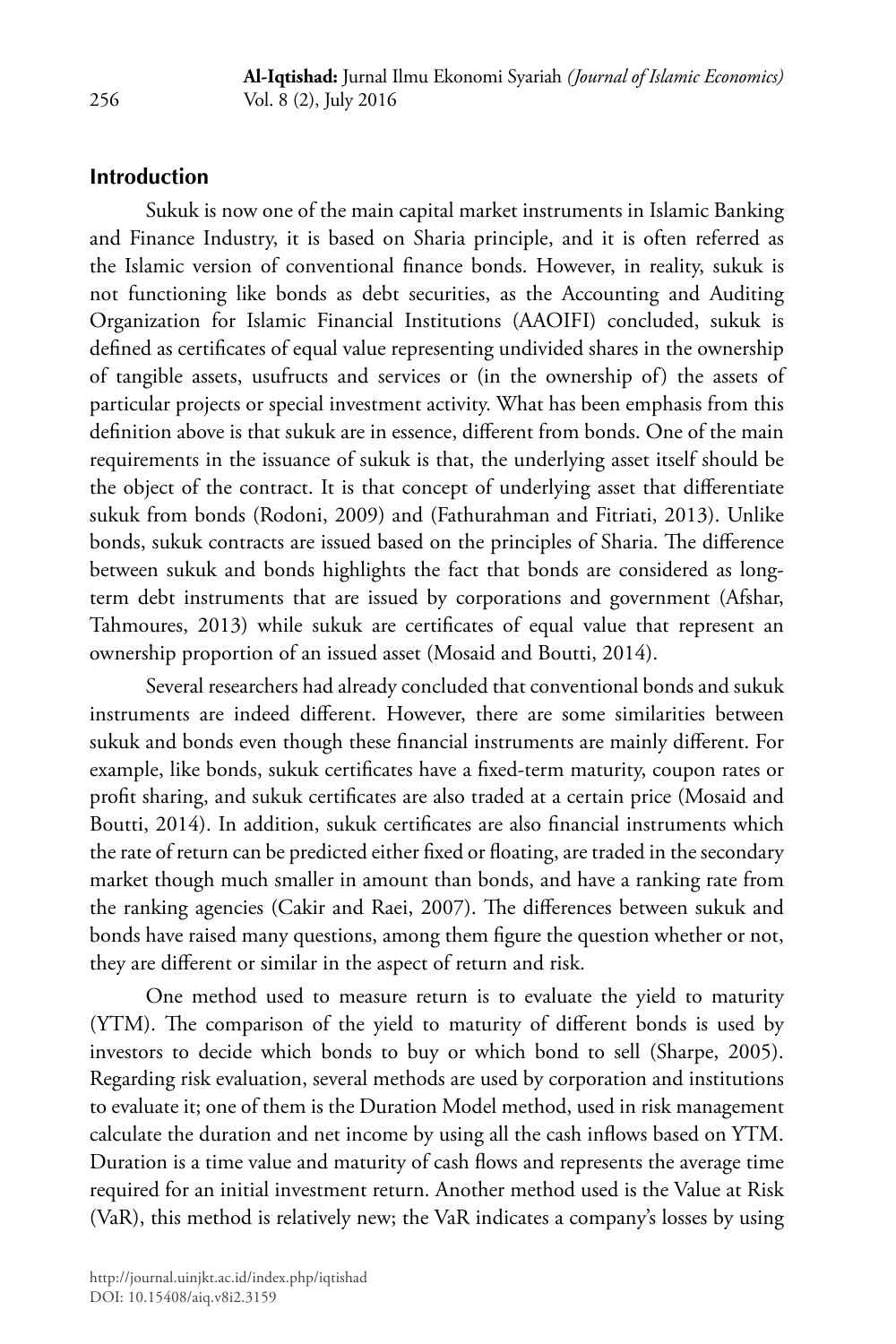probability and timing of an asset ownership (Khan and Ahmed, 2001). Up held research made by Ariffin, et. al (2008) in Nanaeva (2010) indicates that there are several methods used in risk analysis by Islamic banking industry where 82% of Islamic Institutions use the Maturity Matching method, 68% use a Gap Analysis method, 43% the Duration Analysis method, 29% use the VaR method and 14% use the Risk Adjusted Return on Capital (RAROC) method. Driven by the crucial importance of information about one financial instrument`s risk and returns in making investment decisions. This study aim to analyze the differences in risk and return between bonds and sukuk in Indonesia using the YTM rate, the duration and Value at Risk (VaR) methods.

### **Literature Review**

The research conducted by Cakir and Raei (2007) entitled *Sukuk vs. Eurobond: Is There a Difference in Value at Risk?*, compared the performance of sukuk and bonds using daily data of four countries namely Malaysia, Pakistan, Bahrain and Qatar. They calculated the costs and risks using Value at Risk (VaR) portfolio with the Monte Carlo simulation method. Their research proves that sukuk is different from conventional bonds, as evidenced by its costs. They put sukuk certificates inside portfolio and proved that doing so can significantly reduce the VaR of the portfolio. The difference between their research and the one conducted by Cakir and Raei (2007) is in the object of the research and the method of evaluation, they used not only the evaluation of the VaR, but the evaluation of the YTM and the duration as well.

Khuluq (2007) investigated the Comparative Risk Measurement of sukuk Ijarah (Islamic banking product), model duration and Value at Risk (VaR). His research was conducted by measuring the risk of sukuk Ijarah using a model to evaluate the duration and Value at Risk (VaR), and by measuring the risk using the Variance Covariance model (VAR). Comparing these two methods of risk measurement, he found out that the level of risk obtained by using the VAR calculation is lower when compared to the one using via the duration method. The specificity of this study lies in the samples, as only sukuk Ijarah was the object of the research, and the evaluation models used.

Ijtihadi (2010) made a research about the Analysis of sukuk and bonds portfolio Value at Risk (VaR). He uses VaR level measurement method, the duration and convexity of each sample. The VaR of sukuk to its market rate has a lower value than the VaR of bonds. Regarding portfolio, the presence of sukuk in a portfolio may not necessarily cause a low portfolio VaR. The Back testing results shows that the VaR model made in this research is valid. The research conducted by Nanaeva (2010)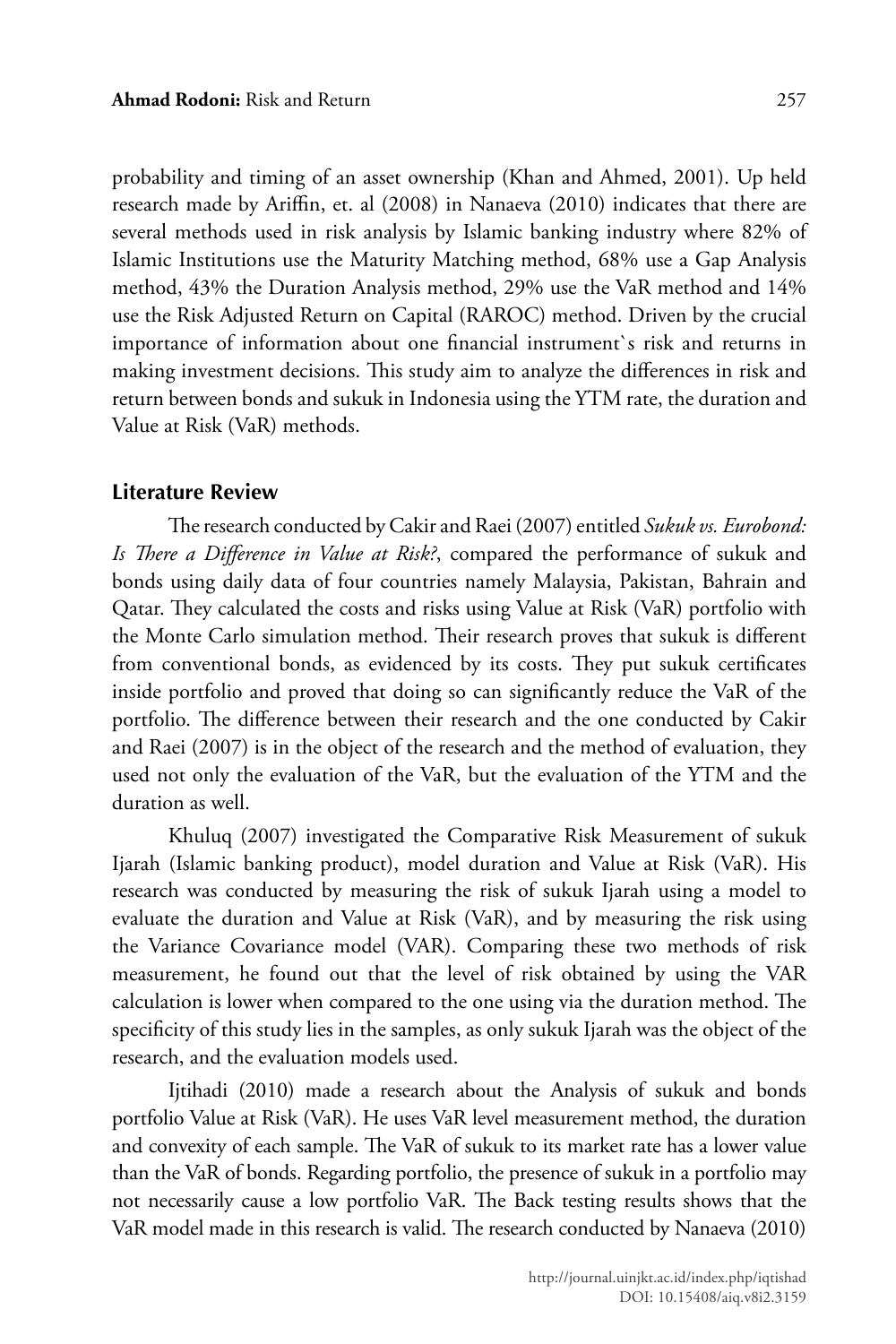entitled *How Risky Sukuk are: Comparative Analysis of Risks Associated with Sukuk and Conventional Bonds*. The method used in this study is evaluating the average Value at Risk value of a single asset of conventional bonds and sukuk. The results show that the VaR of sukuk and conventional bonds are difference as the VaR of sukuk is 10 times higher than the VaR of conventional bonds. The main conclusion from this study is that sukuk are more risky when compared with conventional bonds.

Ramasamy (2011) research entitled *Relative Risk of Islamic Sukuk over Government and Conventional Bonds* uses the evaluation of the YTM, the duration and the convexity using MATLAB and SPSS software to assess how risky sukuk are compared with government and conventional bonds. The conclusion that had been derived from this research is that sukuk is riskier than government bonds, but sukuk risk is lower if compared with conventional bonds. In addition, risk and return are positively correlated. Ariff and Safari (2012) in their research entitled *Are Sukuk Securities Same as Conventional Bonds?* Analyzed sukuk and bonds by using the Yield to Maturity (YTM) evaluation, and compared the average with a *paired sample t test* between sukuk and bonds. They then performed a Granger Causality test to see whether there is a correlation between yields (returns) of both sukuk and bonds. The comparison results show that there is no significant difference between the average return even though the Granger Causality results showed no significant correlation between sukuk and bonds, which means that when there are changes in some bonds yields, it will affect other bonds, but will not affect sukuk.

Fathurahman and Fitriati (2013) conducted a research about the yields (returns) comparison between sukuk and conventional bonds. Evaluating the return using the Yield to Maturity (YTM) method to test the hypothesis, and conduct the comparison using independent sample t test. This study classifies sukuk into one group and conventional bonds into 10 groups, with the aim of balancing the number of sukuk. The results showed that the average value of sukuk YTM is larger than the average value of conventional bonds; in addition ,sukuk risk is higher than the risk of the group of 10 conventional bonds. The research of Mosaid and Boutti (2014) entitled *Sukuk and Bonds Performance in Malaysia ,*compare portfolios *return* by using *t test for paired samples*, then tested the correlation of those returns. The results of the t test for paired samples of sukuk portfolios return show that only one of the 10 portfolios is significant, regarding bonds portfolio, none was significant. The portfolios return correlation result show a positive correlation between the return of sukuk and bonds.

## **Methods**

Scope of the Study and Sampling Techniques**.** The research is made on bonds and companies sukuk issued from 2009 to 2013. The sampling technique used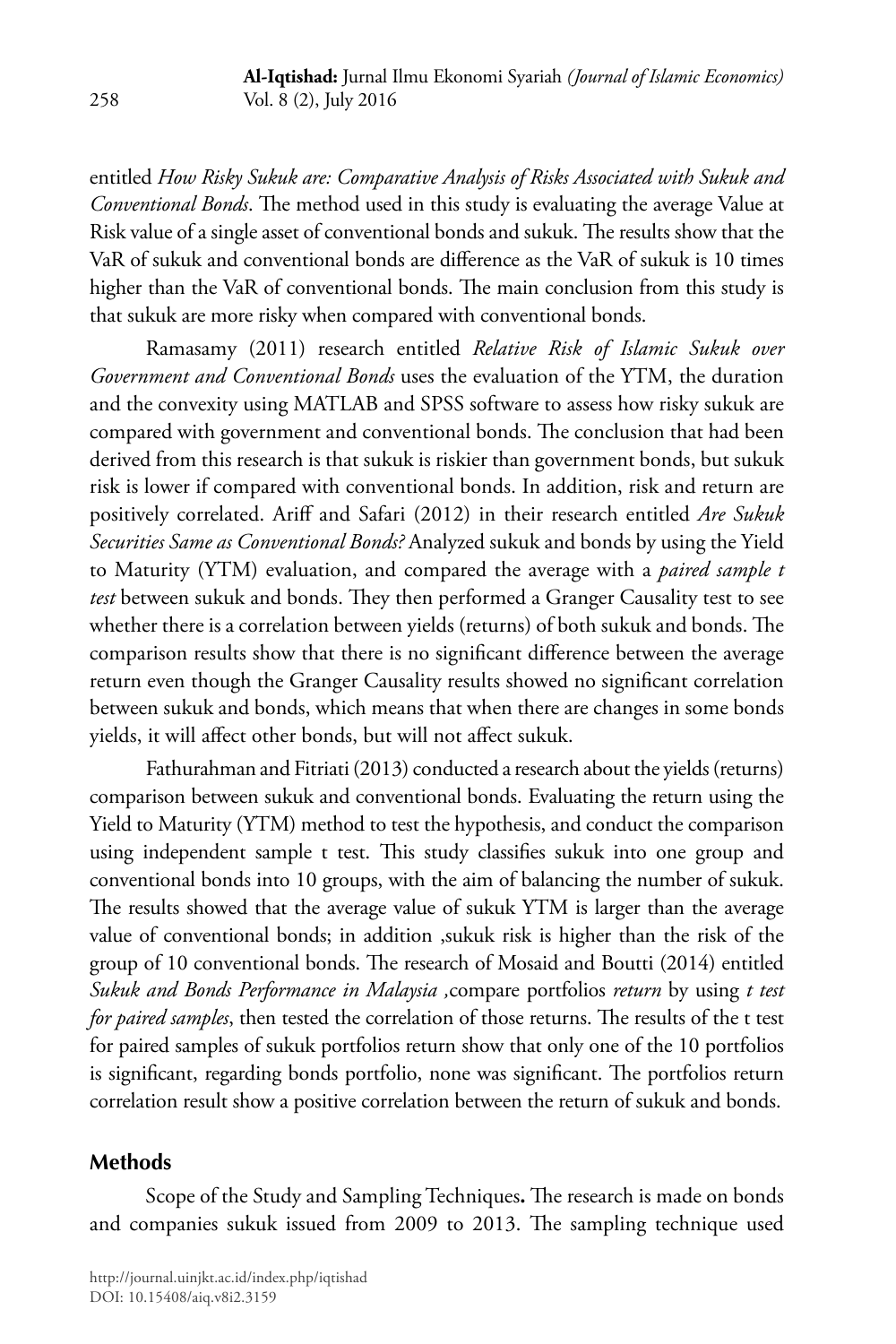in this study is a *nonprobability sampling* technique which is *purposive sampling*. Hypothesis Testing and Statistics. Comparison of the results of the YTM evaluation, the calculation of the duration and the VaR, each will be tested through hypothesis, based on the sample, using the following steps: First, Hypothesis test of two samples that are the entire sample of 288 bonds and the sample of the total 18 sukuk, using the *independent sample t test* (parametric) or the *Mann Whitney test* (nonparametric). Second, hypothesis test of comparison of two sample groups, respectively between 16 groups of bonds with a sample group of sukuk using the *independent sample t test* (parametric) or *Mann Whitney test* (nonparametric). Third, the hypothesis test of more two samples, specifically a sample of 16 bonds groups, as a whole, with a sample group of sukuk, using ANOVA test (parametric) or *Kruskal Wallis test* (nonparametric).

### **Result and Discussion**

Table 1 shown the overall picture of the YTM of bonds and sukuk can be seen, the calculations had been made based on the market price at the date of February 12, 2014, it can be seen from the table that the highest level of YTM of bonds reached 15.53% while for sukuk the highest point is 11.93%. However, the lowest value of both bonds and sukuk differ for a magnitude of 0.0065, as the lowest YTM of bonds is 0.0585 and 0.0650 for sukuk. And when viewed from the average point, bonds and sukuk are not far adrift, respectively in the range of 9% and 8%. The standard deviation of the YTM of sukuk higher than the one of bonds, which shows that the YTM between sukuk has a value that is more disperse than the YTM of bonds, although the standard deviation of both YTM sukuk and bonds are differentfor a value of 0,004. To summarize this point, we may say that the main information driven from the descriptive statistics of the YTM of bonds and sukuk is that, the differences between these two financial products reside on their high nominal values *(face / par value)*.

| <b>Characteristic</b> | <b>Bonds</b> | Sukuk    |
|-----------------------|--------------|----------|
| N                     | 288          | 18       |
| Minimum               | .0585        | .0650    |
| Maximum               | .1453        | .1193    |
| Range                 | .0868        | .0543    |
| Mean                  | .096319      | .088472  |
| Std. Deviation        | .0125568     | .0166167 |

Table 1. .YTM of Bonds and Sukuk Descriptive Statistics

Source: data processed with SPSS 22.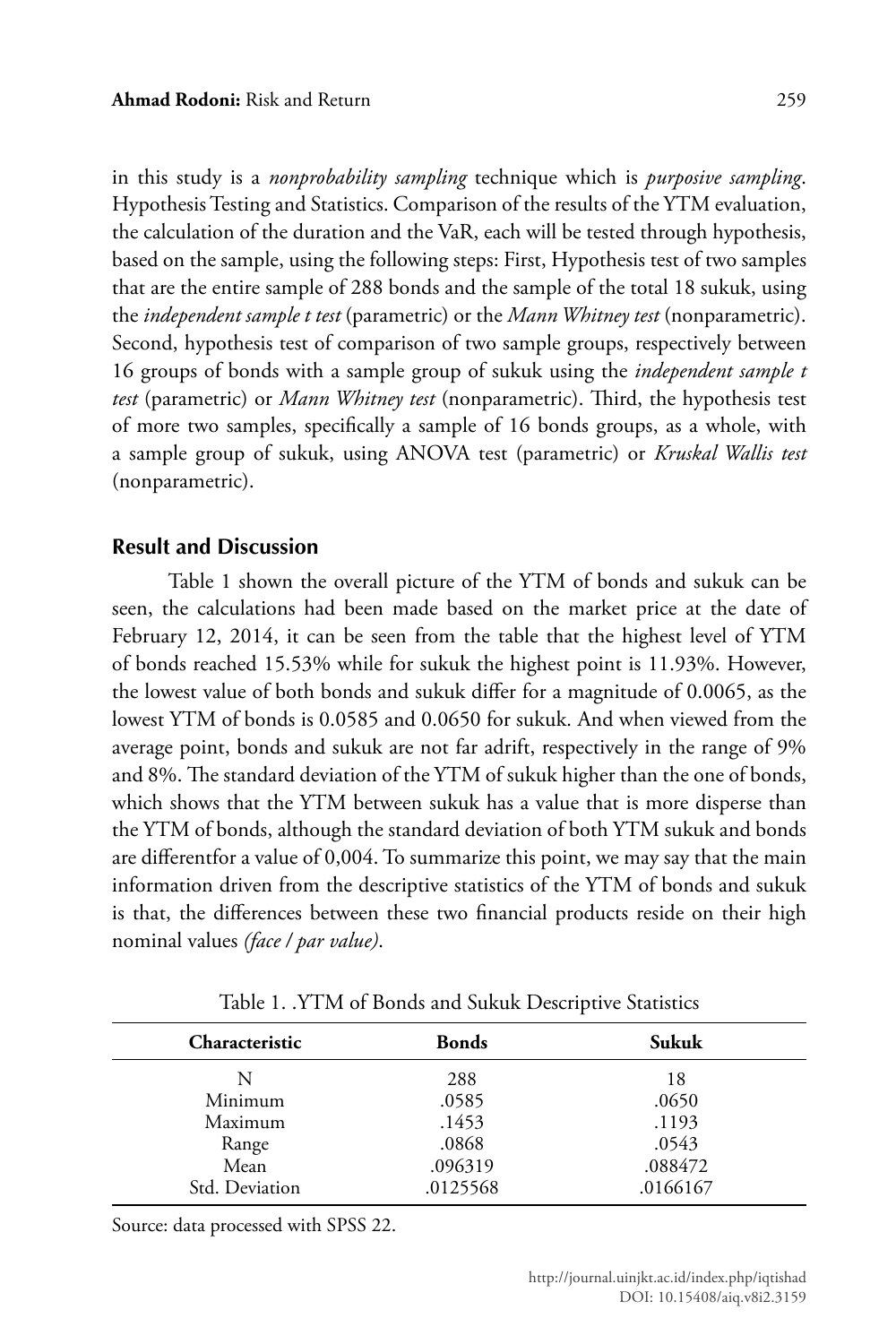From the normality test results, can be concluded that the data are not normally distributed, therefore, the Mann Whitney non-parametric test was used for the hypothesis testing. The results of the Mann Whitney testare shown in the Table 2.

| <b>Test Statistics</b>           |          |
|----------------------------------|----------|
|                                  | YTM      |
| Mann-Whitney U                   | 1920.000 |
| Wilcoxon W                       | 2091.000 |
| Z                                | $-1.845$ |
| Asymp. Sig. (2-tailed)           | .065     |
| a. Grouping Variable: Instrument |          |

Table 2. Mann Whitney test results of the YTM of Bonds and Sukuk

Source: Statistical data output, processed with SPSS version 22

It can be seen from the statistical output that the Mann Whitney test has a significant value as 0.065> 0.05, which means that the  $\mathrm{H_{0}}$  hypothesis is accepted, there is no significant difference between the YTM of sukuk and bonds.

# **Comparison between the YTM of Bonds sample groups and Sukuk sample groups**

The comparisons of the YTM each sample groups of bonds with the YTM sample group of sukuk were performed using the normality and homogeneity test; therefore to test the hypothesis of comparison of each YTM group of bonds and sukuk, we used the independent sample t test and the Mann Whitney test. The test results are recapitulated in the Table 3.

From the Table 3, we can see that only the YTM bonds group 1, 13 and 14 have a significant difference with the YTM of sukuk group, their values are significant as respectively 0,031; 0.027 and 0.033 are <0.05, with these 3 groups of sample the  $H_0$  hypothesis is accept, there is no significant difference between the YTM of bonds sample group and sukuk sample group. The comparisons of the YTM each sample groups of bonds with the YTM sample group of sukuk as a whole were performed using the normality and homogeneity test; therefore to test the hypothesis of comparison we used the Kruskal Wallis test, because despite having the same variance, all the data are not normally distributed. The results of the statistical output are shown in the Table 4.

260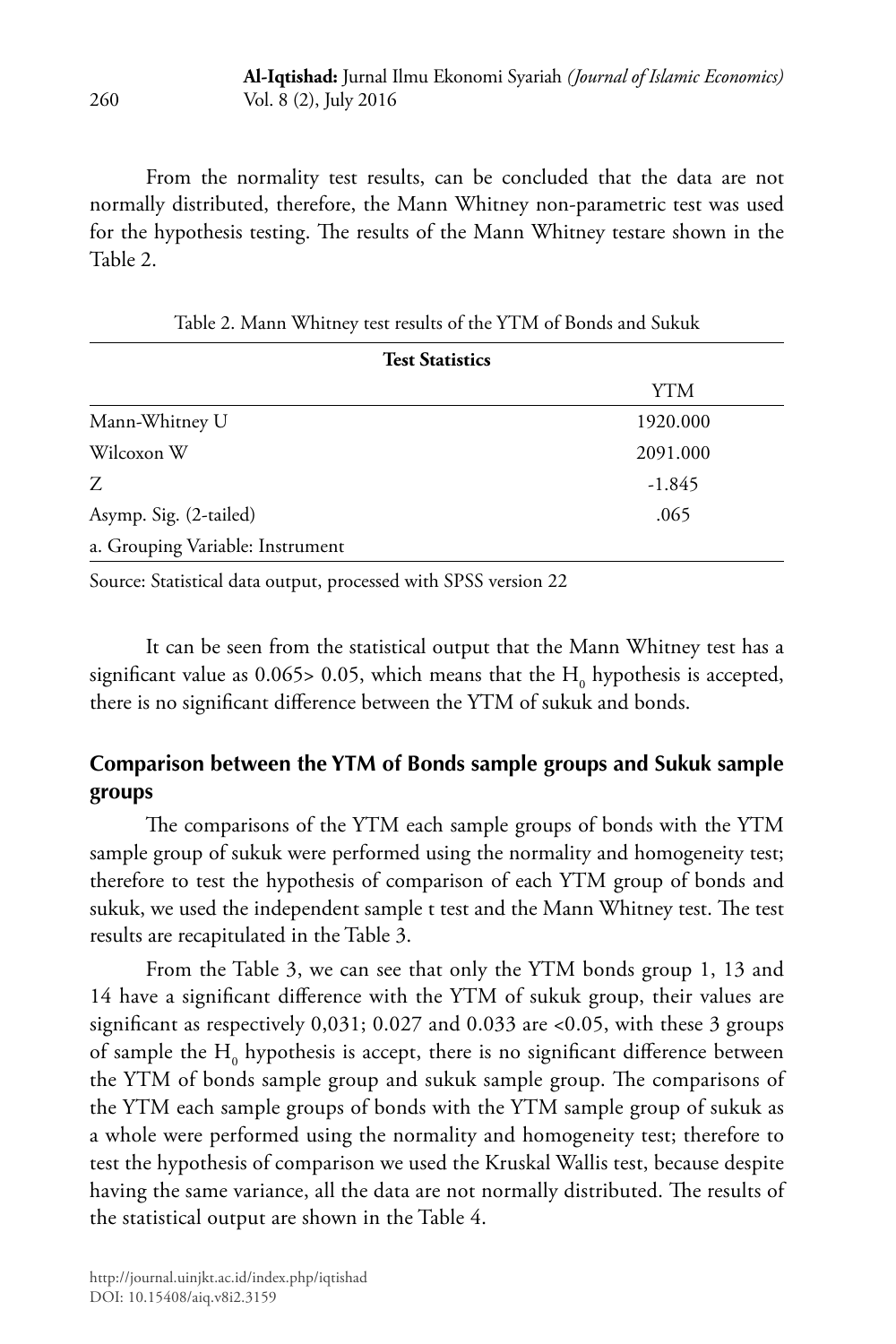| <b>Comparison between</b> | t test | Mann-Whitney U | Sig. |
|---------------------------|--------|----------------|------|
| YTM_Sukuk and YTM_Bonds1  | 2.276  |                | .031 |
| YTM_Sukuk and YTM_Bonds2  |        | 106.000        | .076 |
| YTM_Sukukand YTM_Bonds3   | 1.586  |                | .122 |
| YTM_Sukukand YTM_Bonds4   | 1.904  |                | .065 |
| YTM_Sukukand YTM_Bonds5   | 2.042  |                | .052 |
| YTM_Sukukand YTM_Bonds6   | 1.320  |                | .196 |
| YTM_Sukukand YTM_Bonds7   |        | 122.500        | .211 |
| YTM_Sukukand YTM_Bonds8   | .003   |                | .998 |
| YTM_Sukukand YTM_Bonds9   |        | 138.000        | .448 |
| YTM_Sukukand YTM_Bonds10  | 1.597  |                | .123 |
| YTM_Sukukand YTM_Bonds11  |        | 120.000        | .184 |
| YTM_Sukukand YTM_Bonds12  |        | 137.500        | .438 |
| YTM_Sukukand YTM_Bonds13  | 2.329  |                | .027 |
| YTM_Sukukand YTM_Bonds14  |        | 94.500         | .033 |
| YTM_Sukukand YTM_Bonds15  | .953   |                | .347 |
| YTM_Sukukand YTM_Bonds16  | 1.728  |                | .093 |

Table 3. Summary of Results of Independent Sample t test and Mann Whitney Test of YTM of Bonds and Sukuk samples

Source: data processed with SPSS 22, converted into Ms. Word

We can see from Table 4, that the Kruskal Wallis test is significant as 0.466  $> 0.05$  answering the third hypothesis, we then accept the  $H_0$  hypothesis, there is no significant difference between all groups of YTM bonds sample and the YTM group of sukuk sample as a whole. The results of this present research on the comparison of bonds and sukuk return (YTM) are in line with the results of the one conducted by Wahdy (2011) and Wahyuni (2011) which stated that there is no significant difference between bonds and sukuk returns. Our results also go in line with the research of Fathurahman and F itriati (2013), with the statistical results of *the independent sample t test* comparing the YTM of a sample of 10 groups of bonds compared to a sample group of sukuk, where we found out that not all tests was significantly different, we found out that only the YTM of the sample group bonds 3, 6 and 10 as well as seven other groups did not different significantly.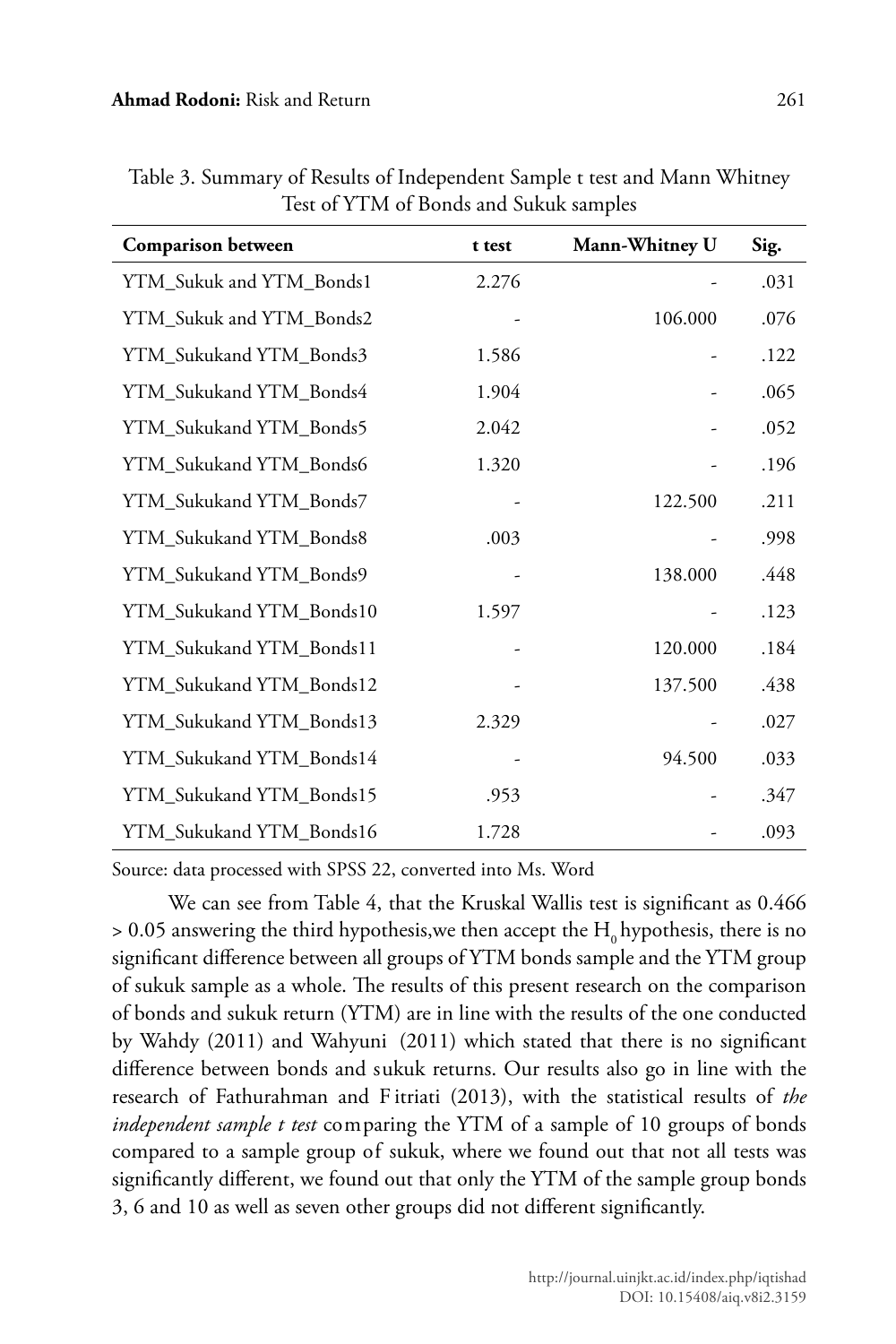The arguments that support the result of this study, namely there is no significant differences between the YTM of sukuk and bonds, lies on the similar characteristics located on both financial instruments. In evaluating the YTM of bonds and sukuk, there are some data that are needed, namely the market price of the instrument, his time to maturity, coupon rate, and so on. Such data has the same characteristics in the secondary market. As noted by Mosaid and Boutti (2014), like bonds, sukuk also has a *fixed-term maturity*, a coupon rate or profit sharing, and sukuk are also traded at a certain price. Additionally, Cakir and Raei (2007) also stated that sukuk certificates are also financial instruments that which the level of yield (return) can be predicted whether it is fixed or floating, and sukuk are also traded on the secondary market, and are rated by rating agencies, because of all these similarities, the test results do not have significant differences.

| Test Statistics <sup>a,b</sup>   |        |  |
|----------------------------------|--------|--|
|                                  | YTM    |  |
| Chi-Square                       | 15.818 |  |
| $\mathbf{D}$ f                   | 16     |  |
| Asymp. Sig.                      | .466   |  |
| a. Kruskal Wallis Test           |        |  |
| b. Grouping Variable: Instrument |        |  |
|                                  |        |  |

Table 4. Kruskal Wallis YTM Bonds and Sukuk Sample Group

Source: Statistical data output processedwith SPSS version 22

# **Comparison of the** *Macaulay's Duration* **rate of Bonds and Sukuk Comparison of Bonds and Sukuk duration**

In Table 5, is presented the results of descriptive statistics of the duration value of bonds and sukuk that will be compared.

|                    | N    | Min   | Max    | Range  | Mean      | Std. Deviation |
|--------------------|------|-------|--------|--------|-----------|----------------|
|                    | Stat | Stat  | Stat   | Stat   | Statistic | Statistic      |
| Bonds Duration     | 288  | .2500 | 6.4011 | 6.1511 | 2.259662  | 1.4310504      |
| Sukuk Duration     | 18   | .7272 | 6.2400 | 5.5128 | 2.805697  | 1.7425498      |
| Valid N (listwise) | 18   |       |        |        |           |                |

Table 5. Descriptive Statistic Test Results of Bonds and Sukuk Duration

Source: Statistical data output processedwith SPSS version 22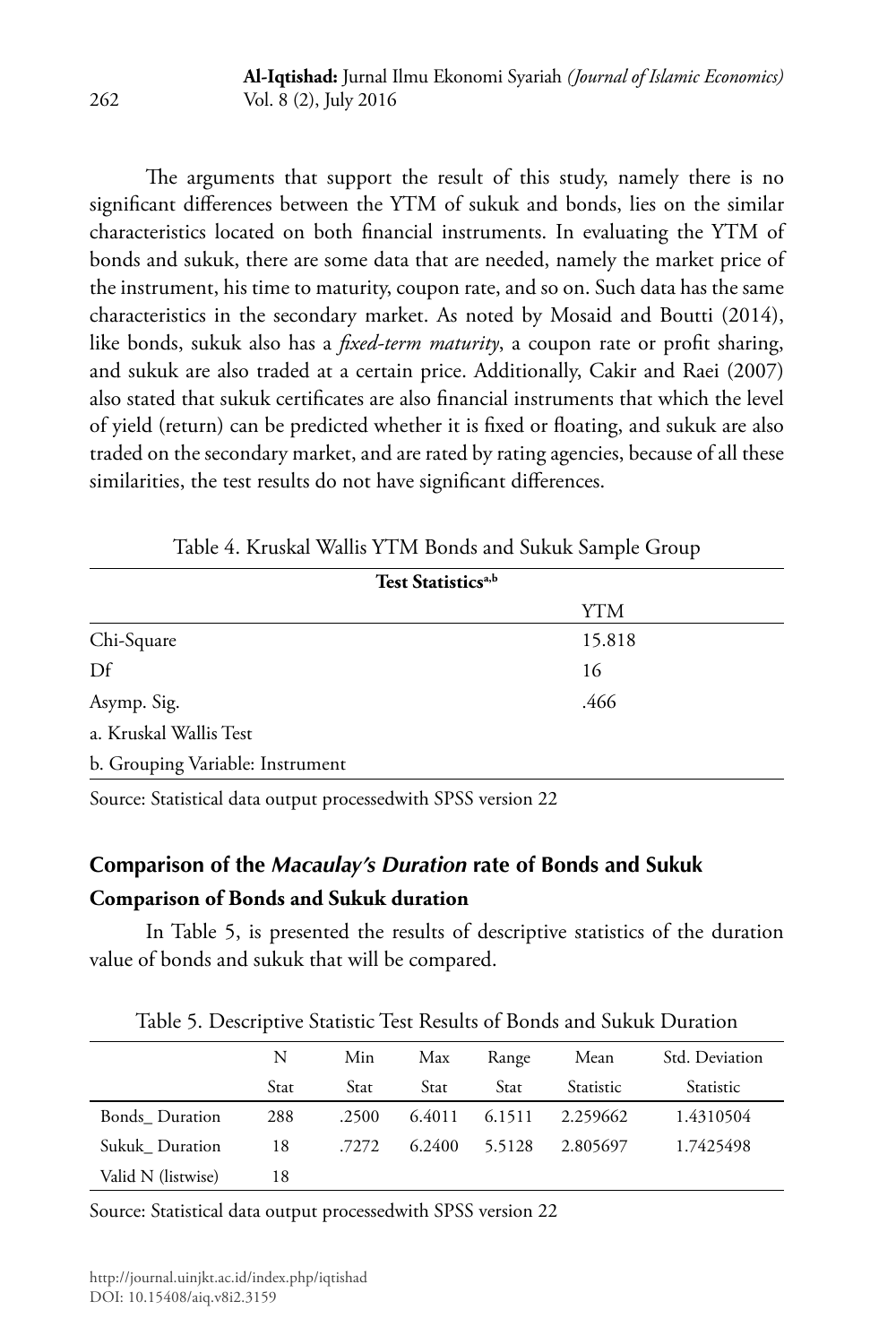From the descriptive statistics showed in table 6, we can see that the highest duration value of both sukuk and bonds are almost at the same level, at around 6 in terms of years. The lowest value for the bonds duration is 0.25 while for sukuk it is 0.73 years which is much higher than the lowest value of the bonds, which is due to the fact that many sukuk have a long period of maturity. When we looked at the average value of duration, we can see that it is not so different; the duration value of sukuk is slightly longer 2.81 years, than the duration value of bonds 2.26. Furthermore, we performed the third hypothesis testing with non-parametric statistics using the Mann Whitney test, the statistical output in Table 6. From the Mann Whitney test showed in table 7, the fourth hypothesis can be answered by looking at the significant value of 0.238 > 0.05, which means that the  $\rm H_{0}$  is accepted, there is no significant difference between the duration of bonds and sukuk.

| <b>Test Statistics<sup>a</sup></b> |           |
|------------------------------------|-----------|
|                                    | Duration  |
| Mann-Whitney U                     | 2162.500  |
| Wilcoxon W                         | 43778.500 |
| Z                                  | $-1.180$  |
| Asymp. Sig. (2-tailed)             | .238      |
| a. Grouping Variable: Instrument   |           |

Table 6. Mann Whitney Bonds and Sukuk Duration

Source: Statistical data output processedwith SPSS version 22

## **Bonds and Sukuk sample group duration comparison**

The comparison of each bonds duration of sample group with the sukuk duration sample group were performed using the *independent sample t test* and the *Mann Whitney test* referring to the test results of normality and homogeneity. The output of these test are shown in Table 7.

From the *independent sample t test* and the *Mann Whitney* which the results shown in Table 7, it can be concluded that there is only two sample groups duration of bonds that have significant differences with the duration of a sample group of sukuk, which is the duration of the bonds sample groups 4 and 9 with a significance level of 0.028 and 0.044 > 0.05, we then accepted the fifth null hypothesis  $H_0$ there is no significant difference between the duration of the sample group of sukuk and sample group of bonds. The comparison of samples group of bonds duration with samples group of sukuk as a whole were performed using the normality and homogeneity test, although the homogeneity of the data have the same variance, but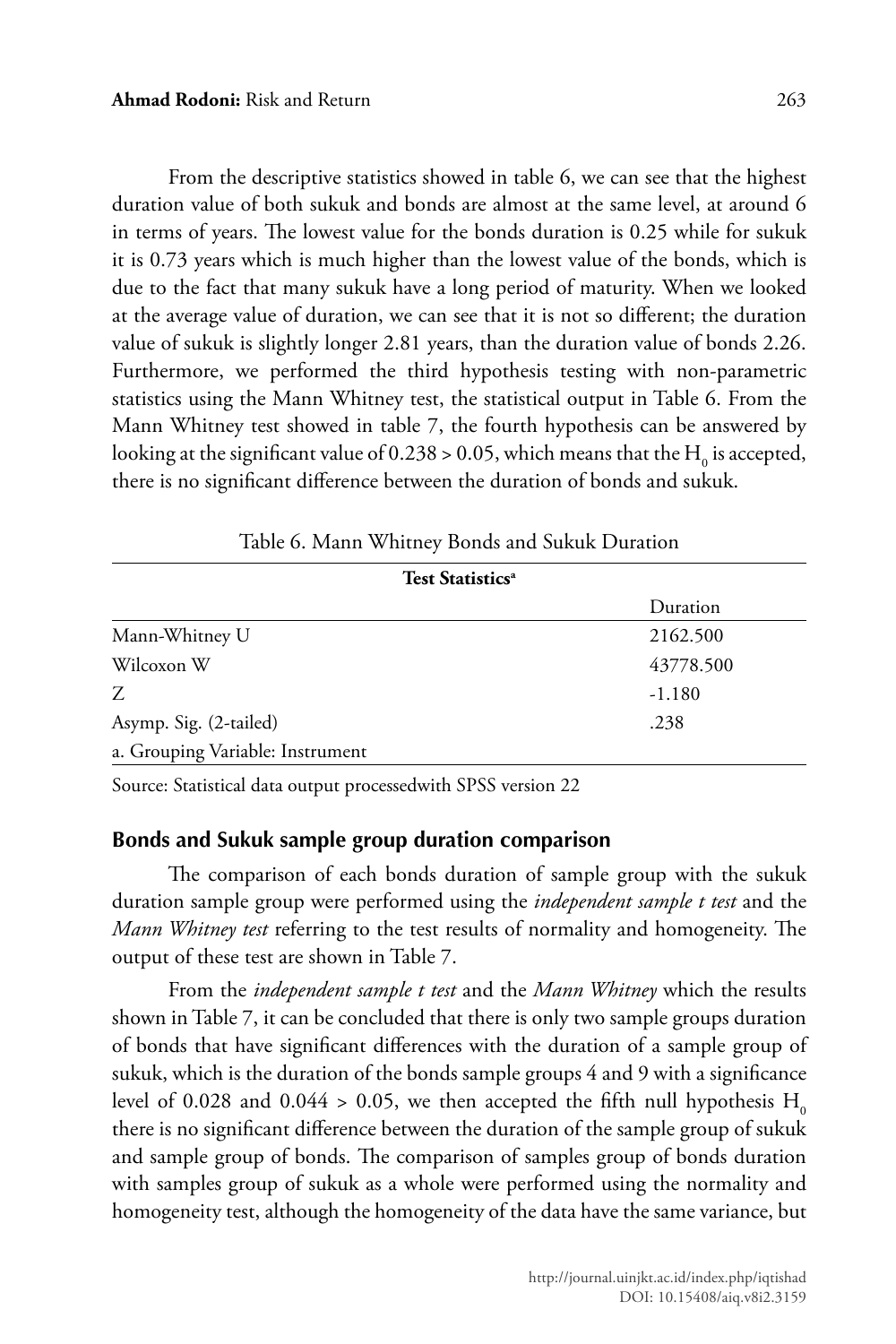regarding the normality test, there is only one group that is normally distributed. Therefore, the fourth hypothesis was tested using the Kruskal Wallis non-parametric statistical test, the output of the test is shown in the Table 8.

| Comparison                 | t test   | Mann-Whitney U | Sig. |
|----------------------------|----------|----------------|------|
| SukukwithBonds_Duration1   | $-0.933$ |                | .358 |
| SukukwithBonds _Duration2  | $-1.512$ |                | .140 |
| SukukwithBonds_Duration3   | -1.444   |                | .158 |
| SukukwithBonds_Duration4   | $-2.316$ |                | .028 |
| SukukwithBonds _Duration5  | $-.160$  | -              | .873 |
| SukukwithBonds _Duration6  | $-.972$  | ۰              | .338 |
| SukukwithBonds _Duration7  | $-753$   | ۰              | .456 |
| SukukwithBonds_Duration8   | $-1.710$ | -              | .096 |
| SukukwithBonds_Duration9   | $-2.096$ | ۰              | .044 |
| SukukwithBonds _Duration10 | $-1.301$ |                | .202 |
| SukukwithBonds _Duration11 | .110     | -              | .913 |
| SukukwithBonds _Duration12 | $-.728$  | ۰              | .471 |
| SukukwithBonds_Duration13  | $-1.139$ | -              | .263 |
| SukukwithBonds_Duration14  | .336     |                | .739 |
| SukukwithBonds_Duration15  |          | 121.000        | .195 |
| SukukwithBonds _Duration16 | $-.255$  |                | .800 |

Table 7. Mann Whitney and *Independent Sample t Test,* Bonds and Sukuk Sample group Duration Output Summary

Source: Statistical data output processed with SPSS version 22.

From the output of the Kruskal Wallis test shown in Table 8, we can answer the sixth hypothesis by looking at the significant value of 0.146 > 0.05, which means that the null hypothesis is accepted, there is no significant difference between the duration of the group of bonds and the groups of sukuk as a whole.

Testing the difference sukuk and bonds duration, none of hypothesis 4, 5 and 6 was statistically significant. Even in the comparison between the duration of the sample group of bonds and sukuk, only two groups of duration of sample were significantly different. This is because of the average duration of bonds and sukuk are approximately close, and the fact that the duration between groups is almost of an equal value, so there is no significant difference. In addition, one of the reasons is that their market price offered in the secondary market has almost the same value. The comparison of each duration bonds sample group indicated by the average

264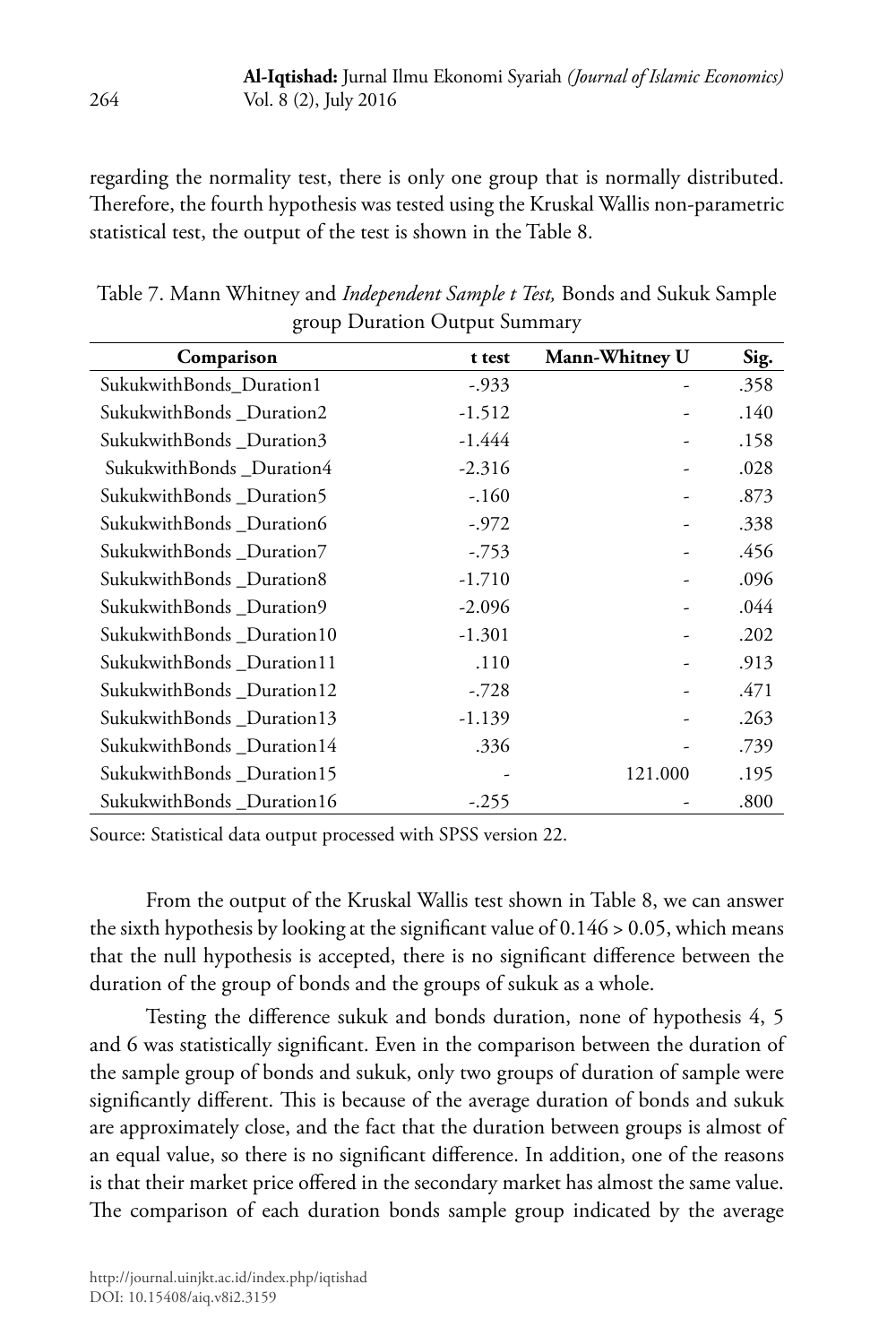value only with close intervals. Reinforced by the results of hypothesis 1, 2 and 3 of the YTM that statistically there is no difference, therefore there is no significant difference regarding the duration. This is because the period of evaluation of the duration is same with the period of evaluation of YTM, where the duration requires YTM data to look for cash flow that will be included into the calculation process of the duration. If there is no significant difference of the YTM, then this will strengthen the hypothesis 3, 4, and 6, there will be no significant difference either.

| Test Statistics <sup>a,b</sup>                      |          |  |  |  |  |
|-----------------------------------------------------|----------|--|--|--|--|
|                                                     | Duration |  |  |  |  |
| Chi-Square                                          | 21.925   |  |  |  |  |
| $\mathbf{D}$ f                                      | 16       |  |  |  |  |
| Asymp. Sig.                                         | .146     |  |  |  |  |
| a. Kruskal Wallis Test                              |          |  |  |  |  |
| b. Grouping Variable: Instrument                    |          |  |  |  |  |
| $1 \cdot 1$ $0 \cdot 0 \cdot 0$ $1 \cdot 0 \cdot 0$ |          |  |  |  |  |

|  |  |  |  | Table 8. Kruskal Wallis Test of Bonds and Sukuk sample results |  |  |  |  |
|--|--|--|--|----------------------------------------------------------------|--|--|--|--|
|--|--|--|--|----------------------------------------------------------------|--|--|--|--|

Source: Statistical data output processedwith SPSS version 22

# **Comparison between** *Value at Risk* **(VaR) of Bonds ands ukuk Comparison between VaR of Bonds and Sukuk**

Table 9 presented the descriptive statistics regarding VaR in Indonesian Rupiah of sukuk and bonds, under the assumption that investment holding period is 5 days.

| Table 7. Vall of Dollas and Odnah Descriptive Statistic |                  |                             |                                            |                          |                          |                                           |  |
|---------------------------------------------------------|------------------|-----------------------------|--------------------------------------------|--------------------------|--------------------------|-------------------------------------------|--|
|                                                         | N<br><b>Stat</b> | Minimum<br><b>Statistic</b> | Maximum<br><b>Statistic</b>                | Mean<br><b>Statistic</b> | Mean<br><b>Statistic</b> | <b>Std. Deviation</b><br><b>Statistic</b> |  |
| VaR Bonds t5                                            | 288              |                             | 3824125 49575867020 7188051203 49572042895 |                          |                          | 9412994466                                |  |
| VaR Sukuk t5                                            |                  |                             | 18 140747516 8529687745 2020748491         |                          | 8388940229               | 1961100803                                |  |
| Valid N (listwise)                                      | 18               |                             |                                            |                          |                          |                                           |  |

Table 9. VaR of Bonds and Sukuk Descriptive Statistic

Source: Statistical data output processedwith SPSS version 22

From the table 10, we can see that the maximum loss from bonds is amounted to Rp 49,575,867,020, while the maximum loss from sukuk is Rp 8,529,687,745. Looking from the average VaR of losses for a single bonds asset is Rp 7,188,051,203, while it is Rp 2,020,748,491 for one sukuk asset. This high VaR indicates that there is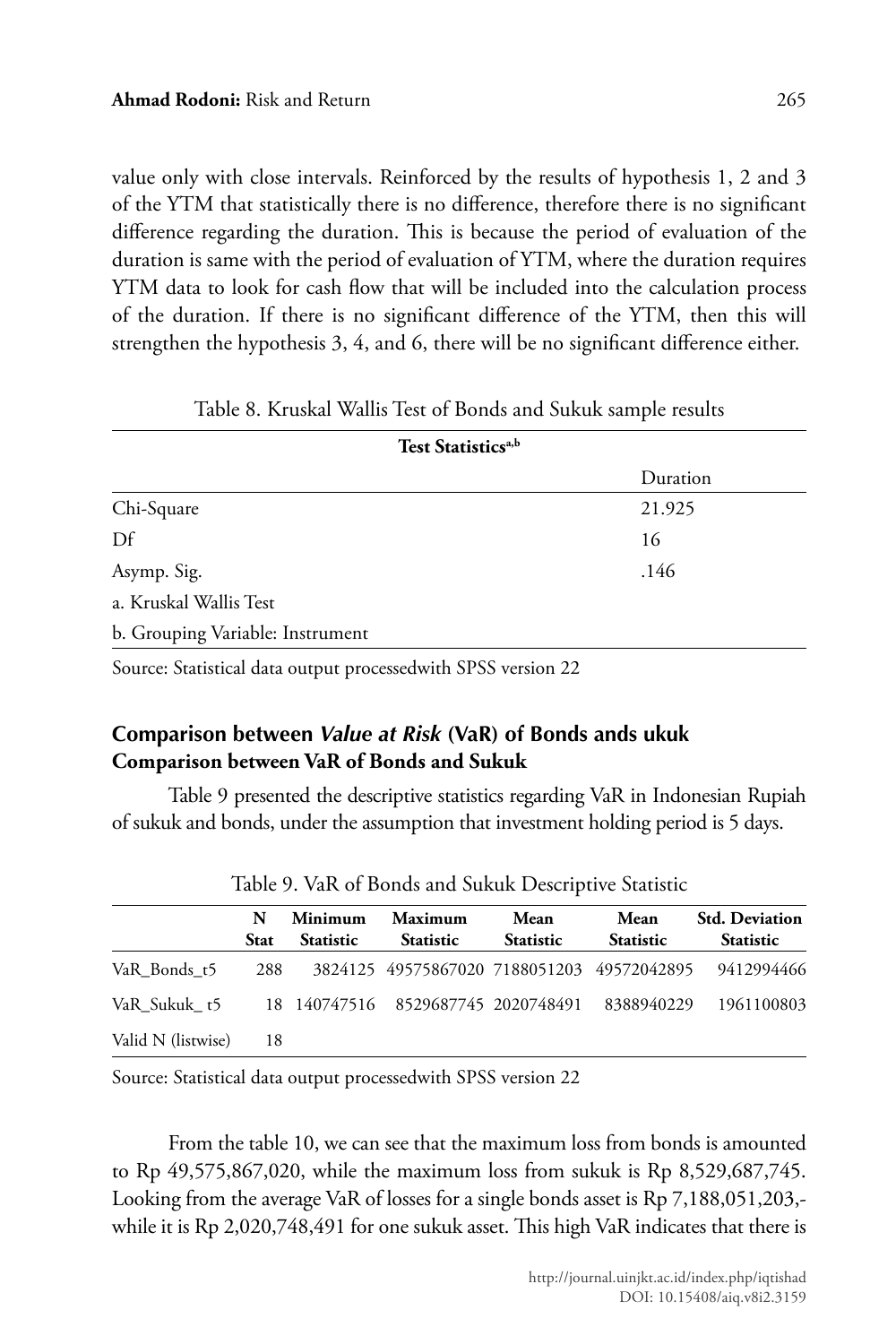a bond that has a very high potential of loss that exceeded the maximum loss potential of sukuk. However, from the descriptive statistic, we can also see that there is a bond that has a very low VaR which mean, that the maximum loss from that bond is less than the lowest loss in sukuk. The two tests of normality, had led us to concluded that for the seventh hypothesis testing, we had to use a non-parametric statistics, the Mann Whitney test had been used, the output of the test are shown on Table 10.

| Test Statistics <sup>a</sup>     |          |
|----------------------------------|----------|
|                                  | VaR t5   |
| Mann-Whitney U                   | 1429.000 |
| Wilcoxon W                       | 1600.000 |
| Z                                | $-3.194$ |
| Asymp. Sig. (2-tailed)           | .001     |
| a. Grouping Variable: Instrument |          |

### Table 10.VaR Bonds and Sukuk Mann Whitney Test

Source: Statistical data output processedwith SPSS version 22

The difference is testing using Mann Whitney test shown in table 11, the results show a significant value 0.001 < 0.05, which means that the  $\mathrm{H}_{_{0}}$  of the seventh hypothesis is accepted, there is a significant differences between the VaR of bonds and sukuk.

### **Comparison of the VaR of Bonds Group Sample with Sukuk Sample Group**

The comparisons of the VaR of each sample group of bonds with the VaR of sample group of sukuk were performed using the independent sample t test and Mann Whitney test. The output is shown in the Table 11.

From the t test and the Mann Whitney test as shown in table 12, there are plenty of VaR sample group bonds that have significant value < 0.05, which means there are significant VaR differences between bonds sample group and sukuk sample group, namely group 1 , 5, 6, 7, 10, 11, 13, 14, and 16, but because not all groups were significant, only 9 sample groups of bonds, we therefore accepted the  $H_0$  of the eighth hypothesis, there is no significant difference of the VaR of bonds and sukuk sample.

The comparison of the VaR of bonds group samples with sukuk group sample as a whole was performed using the normality and homogeneity test. From the normality test, we found out that not all the data showed a normal distribution, and from the homogeneity test, we found out that the data does not have the same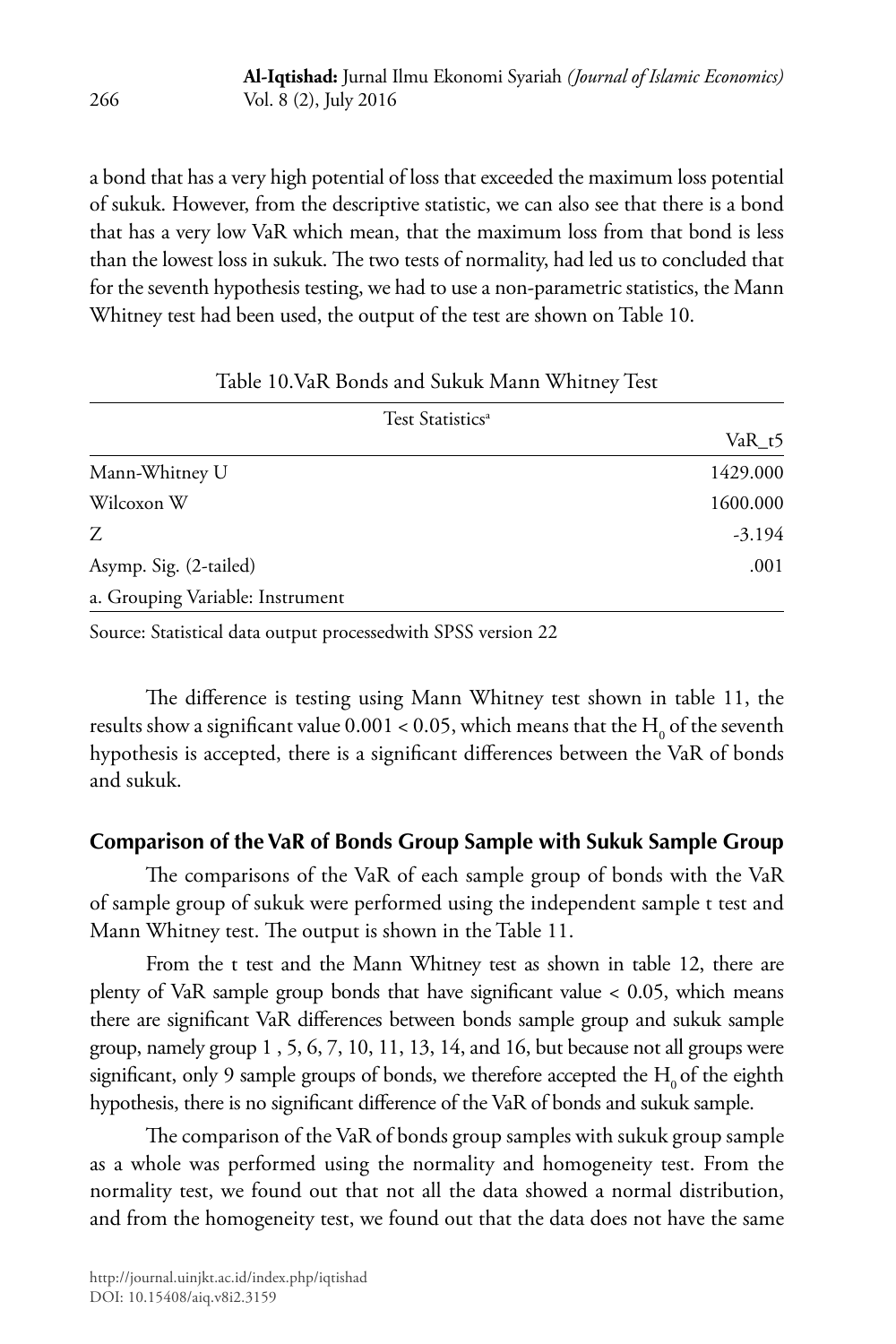variance, therefore to test the ninth hypothesis we used the Kruskal Wallis test which the results are shown in Table 12:

| Comparisons                 | t test | Mann-Whitney U | Sig. |
|-----------------------------|--------|----------------|------|
| VaR_Sukuk dg VaR_Obligasi1  |        | 93.000         | .029 |
| VaR_Sukuk dg VaR_Obligasi2  |        | 111.000        | .107 |
| VaR_Sukuk dg VaR_Obligasi3  |        | 104.000        | .066 |
| VaR_Sukuk dg VaR_Obligasi4  |        | 109.000        | .094 |
| VaR_Sukuk dg VaR_Obligasi5  | 3.111  |                | .006 |
| VaR_Sukuk dg VaR_Obligasi6  |        | 98.000         | .043 |
| VaR_Sukuk dg VaR_Obligasi7  |        | 100.000        | .050 |
| VaR_Sukuk dg VaR_Obligasi8  |        | 132.000        | .343 |
| VaR_Sukuk dg VaR_Obligasi9  | 1.606  |                | .117 |
| VaR_Sukuk dg VaR_Obligasi10 |        | 72.000         | .004 |
| VaR_Sukuk dg VaR_Obligasi11 |        | 77.000         | .007 |
| VaR_Sukuk dg VaR_Obligasi12 |        | 103.000        | .062 |
| VaR_Sukuk dg VaR_Obligasi13 |        | 40.000         | .000 |
| VaR_Sukuk dg VaR_Obligasi14 |        | 64.000         | .002 |
| VaR_Sukuk dg VaR_Obligasi15 |        | 110.000        | .100 |
| VaR_Sukuk dg VaR_Obligasi16 |        | 39.000         | .000 |

Table 11. Mann Whitney and *Independent Sample t Test, VaR of* Bonds and Sukuk Sample group, Output Summary

Source: Statistical data output processedwith SPSS version 22 and converted into Microsoft word document.

From the Table 12, the ninth hypothesis can be answered; with a significant value of  $0.003 < 0.05$ ,  $H<sub>a</sub>$  is rejected, there is no significant differences of VaR for bonds group and sukuk group tested as a whole.

These findings go in line with the findings of the research of Nanaeva (2010) explaining that there is a difference between the VaR for bonds and sukuk. Nanaeva (2010) explained that the VaR rate for bonds is 10 times more higher compared with sukuk. In this study, the differences of VaR can only be seen from the descriptive statistics with on average VaR for bonds is about 3.6 times higher than the VaR for sukuk, 7,188,051,203 as VaR for bonds and 2,020,748,491 as VaR for sukuk. Though the value of sukuk is lower, the VaR for sukuk is higher than VaR for bonds, respectively 3,824,125 and 140 747 516, but when viewed from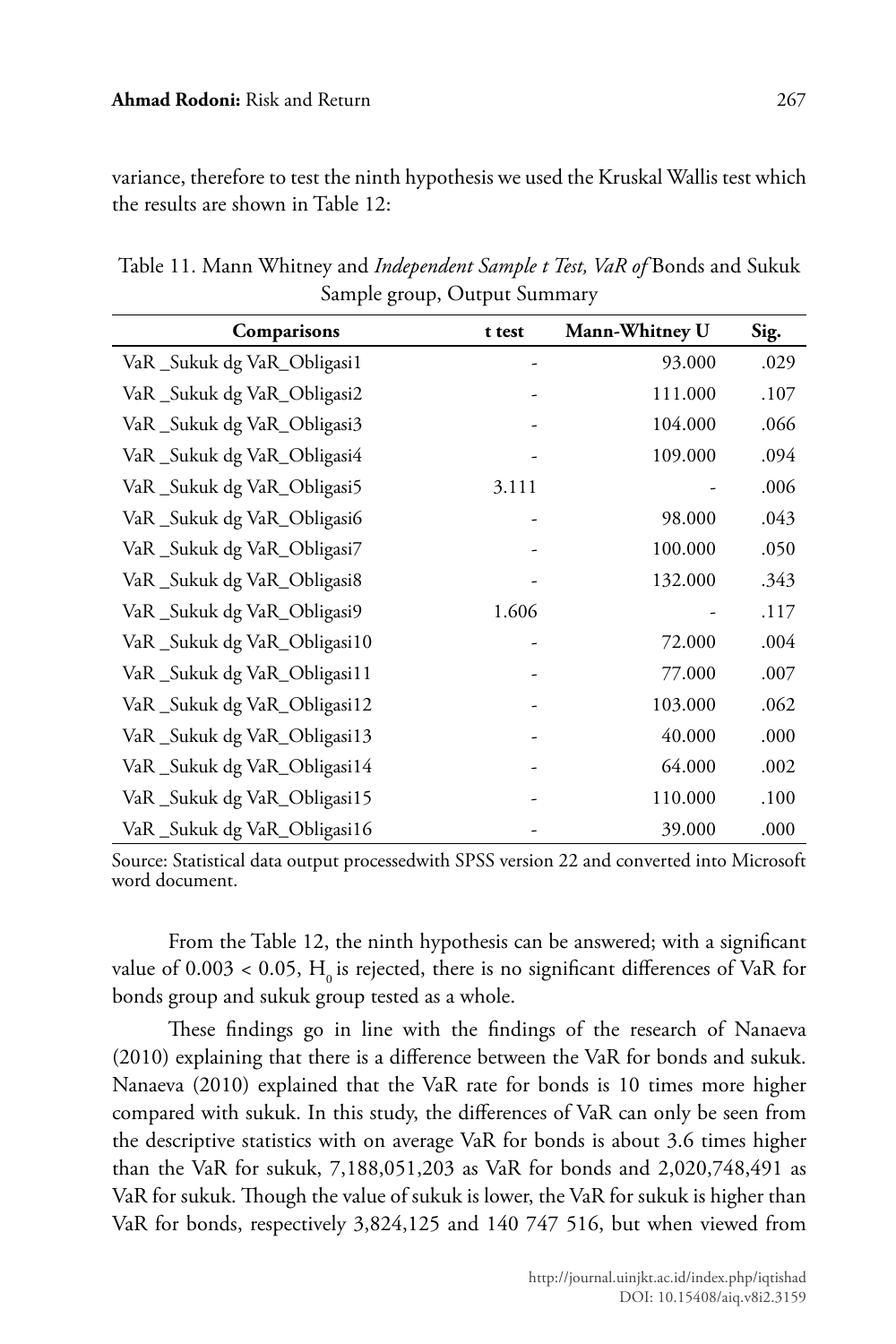the top rate, VaR for bonds is much higher with a value of 49,575,867,020, than the VaR of sukuk with a value of 8,529,687,745. Thus, though there is a slightly different finding in this study when compared with the study of Nanaeva (2010), who inversely conclude that the VaR for bonds is higher than the VaR for sukuk, on the other hand, the research conducted by ijtihadi (2010) and Ramasamy et al ( 2011), showed similar results with our study where bonds has a higher risk than sukuk. In addition, the research conducted by Cakir and Raei (2007) also showed that the VaR for bonds differ significantly from the VaR for sukuk. Although the method used to evaluate the VaR are different, and in that research were included some portfolio, but in conclusion, both of the VaR have different characteristics.

| Test Statistics <sup>a,b</sup>   |          |
|----------------------------------|----------|
|                                  | $VaR_t5$ |
| Chi-Square                       | 35.921   |
| Df                               | 16       |
| Asymp. Sig.                      | .003     |
| a. Kruskal Wallis Test           |          |
| b. Grouping Variable: Instrument |          |

Table 12.Kruskal Wallis Test Output of the VaR of Bonds Group and Sukuk Group

Source: Statistical data output processedwith SPSS version 22

The difference is generally seen is the studied sample, where the sample of bonds in this study is not in the same amount with the sample of sukuk, due to fact that the number of sukuk issued is less when compared to bonds, especially in Indonesia where sukuk is still relatively new. So because of the number of samples of bonds is more numerous and diverse, it include a higher risk when compared to sukuk. The research of Nanaeva (2010) was conducted with an equal sample sukuk and bonds, so the VaR differenceis almost the same.

Some companies that issued sukuk also bonds, but companies that issued bonds on average does not necessarily issue sukuk. It can be concluded from that fact, that the issuance of sukuk in Indonesia is still very low when viewed from the amount of issuers. Sukuk are still issued only as a complement to the issuance of bonds by companies, nevertheless the reasons that motives companies to issue sukuk, can be seen more as a strategy to diversify their financial instruments in order to minimize the risk.

## **Conclusion**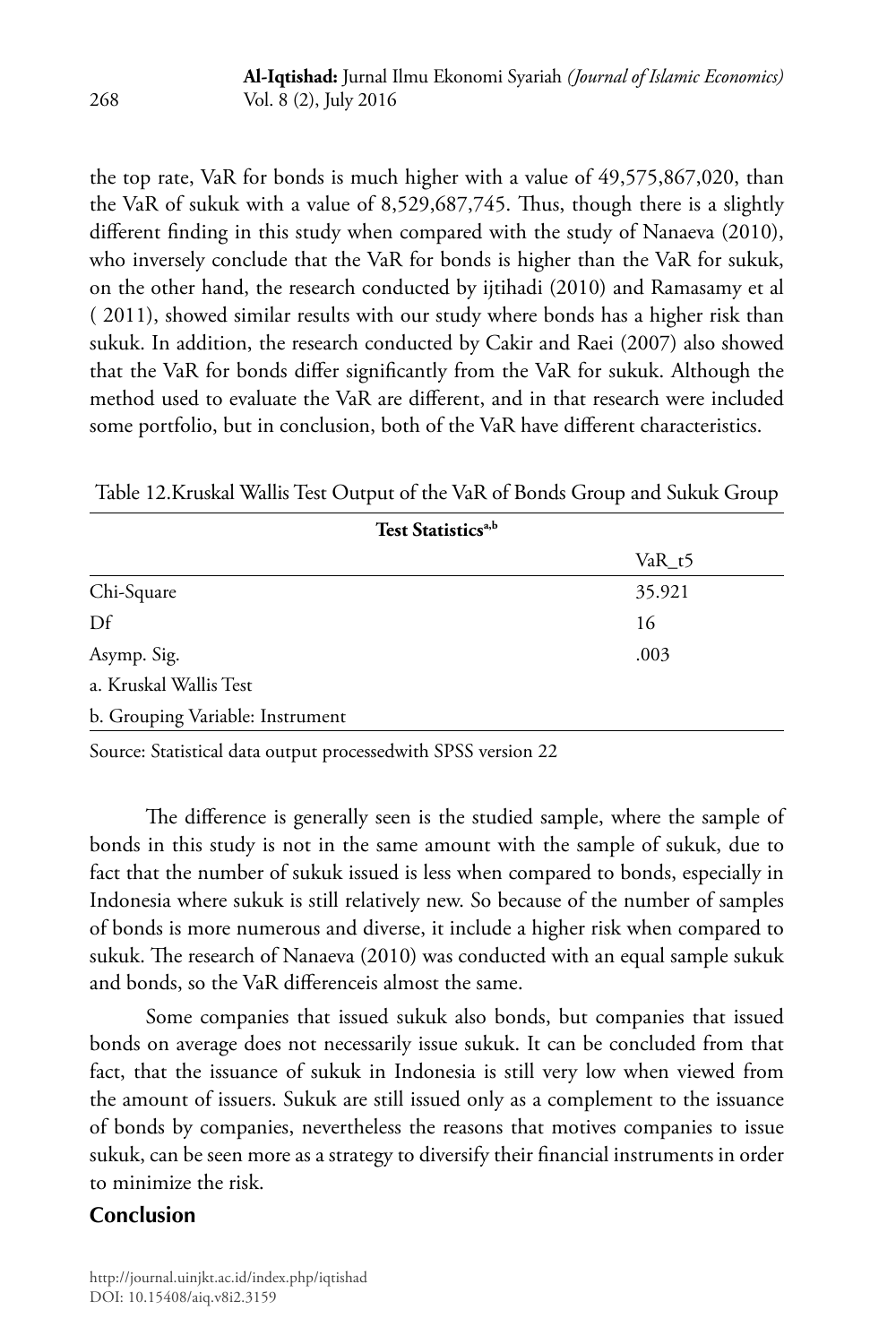The comparison of the YTM of bonds and sukuk showed no significant difference whether the comparison had been made as a whole using the Mann Whitney test, or the entire sample group of bonds and sample groups of sukuk using Kruskal Wallis test. However, if the YTM of each sample group of bonds is compare with the YTM of each sample group of sukuk using independent sample t test and Mann Whitney test, there are 3 groups namely sample bounds group 1, 13 and 14 that have significant differences with the sample group of sukuk. Because of the similar characteristics of these two instruments, there is no difference between the YTM of bonds and sukuk.

The comparison of the duration of bonds and sukuk showed no significant difference either. Of the three hypotheses test regarding the duration of the bonds and sukuk, namely the comparison of the duration of sukuk and bonds using Mann and Whitney test and the comparison of all the sample group of bonds with the sample groups of sukuk using the Kruskal Wallis test, no differences were statistically significant. While the comparison of the duration of each sample group of sukuk and bonds using independent sample t test and Mann Whitney test showed that there are only two groups: the duration of the bonds sample groups 4 and 9 were significant. The absence of differences in the duration of one of them caused no difference in YTM of bonds and sukuk, because the calculation of the duration involved the YTM.

The comparison of the VaR of bonds and the VaR of sukuk shows that there are significant differences. The VaR of the sample group of bonds the sample group of sukuk using the Mann Whitney test showed that there is a significant difference, as well as the test of all sample groups of bonds and sukukas a whole using Kruskal Wallis test. While the comparison of VaR of each sample group of bonds with a sample group of sukuk using independent sample t test and Mann Whitney test, showed that 9 sample group of bonds had a significant difference, namely the sample group of bonds 1, 5, 6, 7, 10, 11 , 13, 14 and 16.

#### **References**

- Afshar, T.A*.* (2013). Compare and Contrast Sukuk (Islamic Bonds) with Conventional Bonds, are They Compatible? *The Journal of Global Business Management.* Vol. 9 (1): 71-80.
- Al Arif, M.N.R. (2012). *Lembaga Keuangan Syariah: Kajian Teoritis Praktis.*  Bandung: Pustaka Setia.
- Ariff, M. & M. Safari. (2012). Are Sukuk Securities the Same as Conventional Bonds? *Afro Eurasian Studies*. Vol. 1 (1): 101-125.
- Ayub, M. (2007). *Understanding Islamic Finance.*England: John Wiley and Sons Ltd.